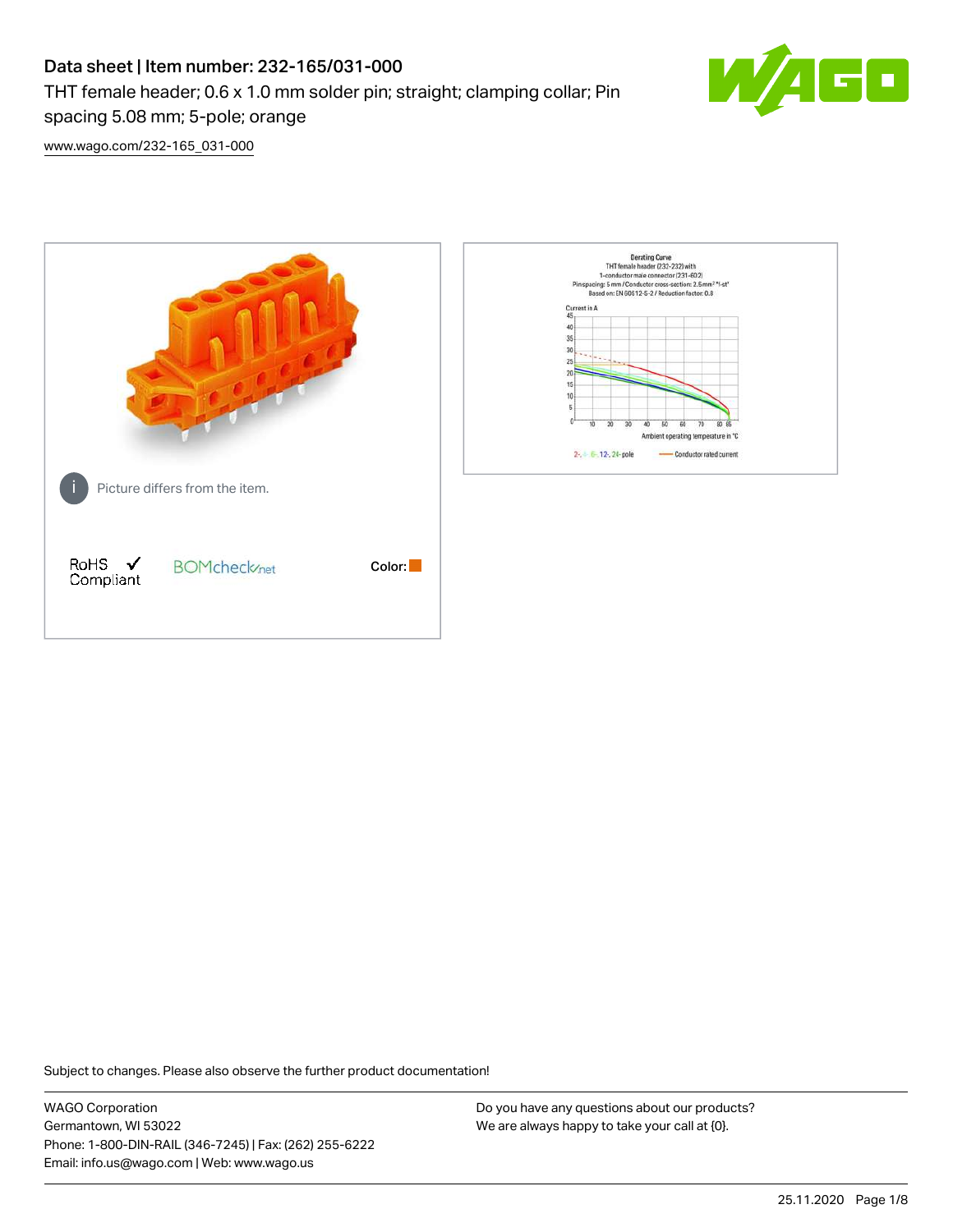



#### Item description

- $\blacksquare$ Horizontal or vertical PCB mounting via straight or angled solder pins
- П For board-to-board and board-to-wire connections
- $\blacksquare$ Touch-proof PCB outputs
- $\blacksquare$ Easy-to-identify PCB inputs and outputs
- $\blacksquare$ With coding fingers

#### Safety information 1:

The MCS - MULTI CONNECTION SYSTEM includes connectors without breaking capacity in accordance with DIN EN 61984. When used as intended, these connectors must not be connected/disconnected when live or under load. The circuit design should ensure header pins, which can be touched, are not live when unmated.

## Data Electrical data

Subject to changes. Please also observe the further product documentation!

WAGO Corporation Germantown, WI 53022 Phone: 1-800-DIN-RAIL (346-7245) | Fax: (262) 255-6222 Email: info.us@wago.com | Web: www.wago.us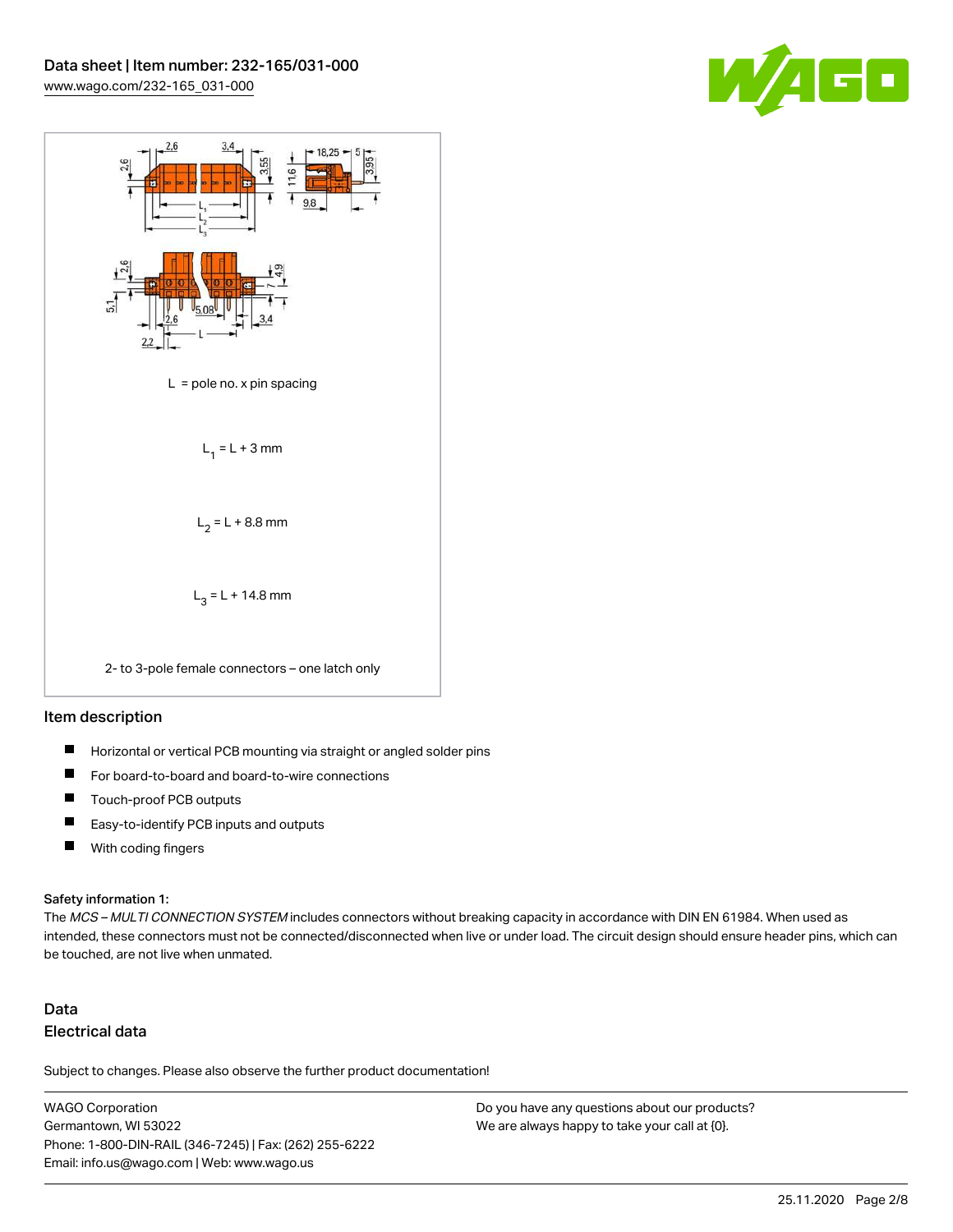

#### Ratings per IEC/EN 60664-1

| Ratings per                 | IEC/EN 60664-1                                                        |
|-----------------------------|-----------------------------------------------------------------------|
| Rated voltage (III / 3)     | 320 V                                                                 |
| Rated surge voltage (III/3) | 4 <sub>k</sub> V                                                      |
| Rated voltage (III/2)       | 320 V                                                                 |
| Rated surge voltage (III/2) | 4 <sub>k</sub> V                                                      |
| Nominal voltage (II/2)      | 630 V                                                                 |
| Rated surge voltage (II/2)  | 4 <sub>k</sub> V                                                      |
| Rated current               | 12A                                                                   |
| Legend (ratings)            | $(III / 2)$ $\triangle$ Overvoltage category III / Pollution degree 2 |

#### Ratings per UL 1059

| Approvals per                  | UL 1059 |
|--------------------------------|---------|
| Rated voltage UL (Use Group B) | 300 V   |
| Rated current UL (Use Group B) | 15 A    |
| Rated voltage UL (Use Group D) | 300 V   |
| Rated current UL (Use Group D) | 10 A    |

#### Ratings per UL 1977

| Rated voltage UL 1977 | 600 <sup>V</sup><br>. |
|-----------------------|-----------------------|
| Rated current UL 1977 |                       |

#### Ratings per CSA

| Approvals per                   | CSA   |
|---------------------------------|-------|
| Rated voltage CSA (Use Group B) | 300 V |
| Rated current CSA (Use Group B) | 15A   |
| Rated voltage CSA (Use Group D) | 300 V |
| Rated current CSA (Use Group D) | 10 A  |

#### Connection data

| Pole No.                          |  |
|-----------------------------------|--|
| Total number of connection points |  |
| Total number of potentials        |  |
| Number of connection types        |  |
| Number of levels                  |  |

Subject to changes. Please also observe the further product documentation!

| <b>WAGO Corporation</b>                                | Do you have any questions about our products? |
|--------------------------------------------------------|-----------------------------------------------|
| Germantown, WI 53022                                   | We are always happy to take your call at {0}. |
| Phone: 1-800-DIN-RAIL (346-7245)   Fax: (262) 255-6222 |                                               |
| Email: info.us@wago.com   Web: www.wago.us             |                                               |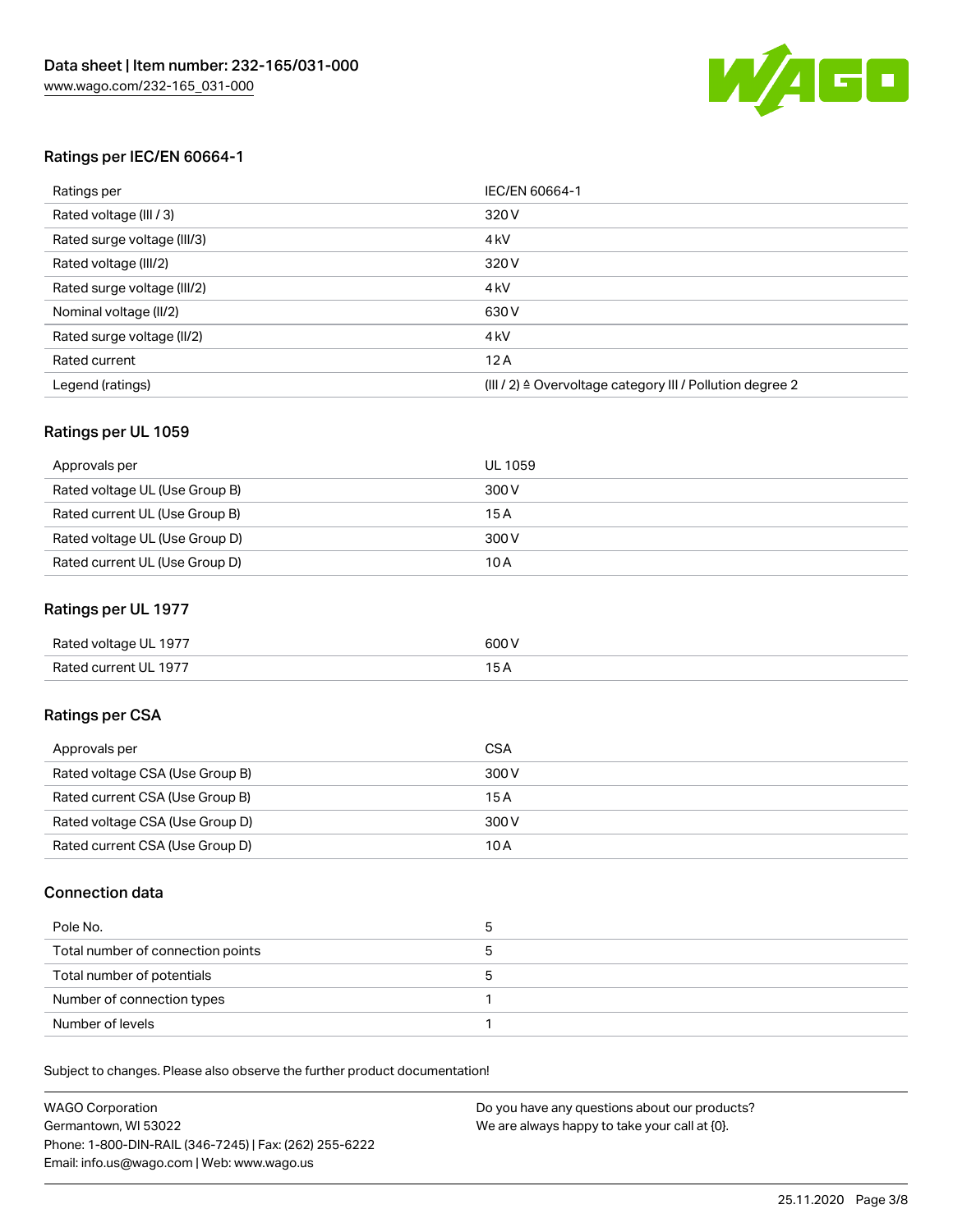

## Physical data

| Pin spacing                          | 5.08 mm / 0.2 inch    |
|--------------------------------------|-----------------------|
| Width                                | 40.2 mm / 1.583 inch  |
| Height                               | 23.25 mm / 0.915 inch |
| Height from the surface              | 18.25 mm / 0.719 inch |
| Depth                                | 11.6 mm / 0.457 inch  |
| Solder pin length                    | $5 \,\mathrm{mm}$     |
| Solder pin dimensions                | $0.6 \times 1$ mm     |
| Drilled hole diameter with tolerance | $1.3$ $(+0.1)$ mm     |

#### Mechanical data

| Mounting type | Mounting flange       |
|---------------|-----------------------|
| Mounting type | Feed-through mounting |
|               | Panel mounting        |

### Plug-in connection

| Contact type (pluggable connector) | Female connector/socket |
|------------------------------------|-------------------------|
| Connector (connection type)        | for PCB                 |
| Mismating protection               | No                      |
| Mating direction to the PCB        | 90°                     |

#### PCB contact

| PCB contact                         | THT                                        |
|-------------------------------------|--------------------------------------------|
| Solder pin arrangement              | over the entire female connector (in-line) |
| Number of solder pins per potential |                                            |

## Material Data

| Color                       | orange           |
|-----------------------------|------------------|
| Material group              |                  |
| Insulation material         | Polyamide (PA66) |
| Flammability class per UL94 | V <sub>0</sub>   |
| Contact material            | Copper alloy     |
| Contact plating             | tin-plated       |
| Fire load                   | 0.092 MJ         |
| Weight                      | 5.3 <sub>g</sub> |

Subject to changes. Please also observe the further product documentation!

| <b>WAGO Corporation</b>                                | Do you have any questions about our products? |
|--------------------------------------------------------|-----------------------------------------------|
| Germantown, WI 53022                                   | We are always happy to take your call at {0}. |
| Phone: 1-800-DIN-RAIL (346-7245)   Fax: (262) 255-6222 |                                               |
| Email: info.us@wago.com   Web: www.wago.us             |                                               |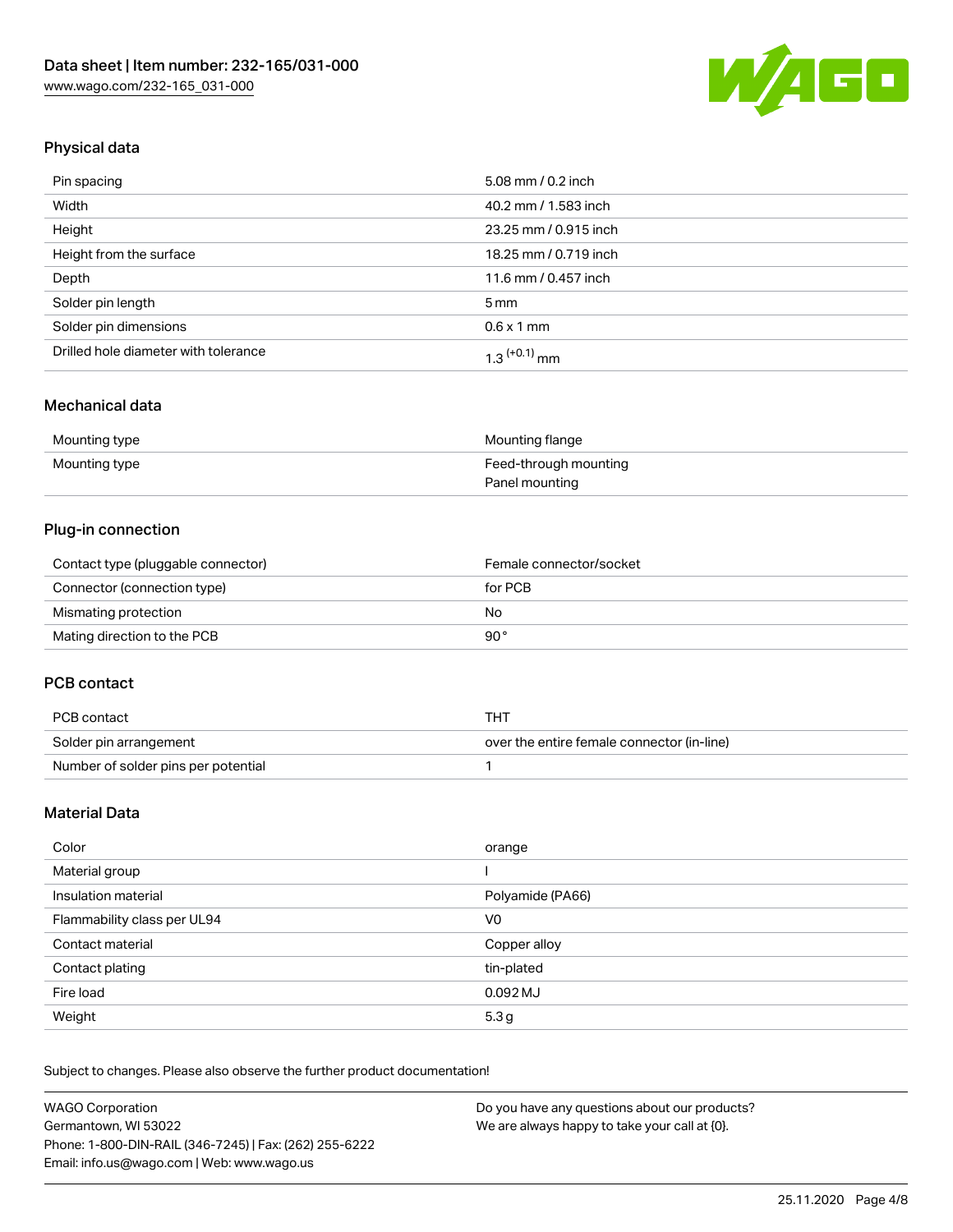

#### Environmental Requirements

| Limit temperature range | -60  +85 °Ր |
|-------------------------|-------------|
|-------------------------|-------------|

#### Commercial data

| Product Group         | 3 (Multi Conn. System) |
|-----------------------|------------------------|
| Packaging type        | <b>BOX</b>             |
| Country of origin     | DE                     |
| <b>GTIN</b>           | 4044918623902          |
| Customs tariff number | 85366990990            |

#### Approvals / Certificates

#### Ship Approvals

|                           |                             |                                 | Certificate |
|---------------------------|-----------------------------|---------------------------------|-------------|
| Logo                      | Approval                    | <b>Additional Approval Text</b> | name        |
| ABS.                      | <b>ABS</b>                  | $\overline{\phantom{a}}$        | $19-$       |
|                           | American Bureau of Shipping |                                 | HG15869876- |
|                           |                             |                                 | <b>PDA</b>  |
|                           |                             |                                 |             |
|                           | <b>BV</b>                   | IEC 60998                       | 11915/D0 BV |
| 蓼                         | Bureau Veritas S.A.         |                                 |             |
|                           |                             |                                 |             |
| <b>BUREAU</b><br>VERITAST |                             |                                 |             |

#### UL-Approvals

| Logo                  | Approval                             | <b>Additional Approval Text</b> | Certificate<br>name |
|-----------------------|--------------------------------------|---------------------------------|---------------------|
| $\boldsymbol{\theta}$ | UL<br>UL International Germany GmbH  | <b>UL 1977</b>                  | E45171              |
| □                     | UR<br>Underwriters Laboratories Inc. | <b>UL 1059</b>                  | E45172<br>sec. 18   |

#### **Counterpart**



#### Item no.231-635

1-conductor male connector; 2.5 mm²; Pin spacing 5.08 mm; 5-pole; 2,50 mm²; orange [www.wago.com/231-635](https://www.wago.com/231-635)

Subject to changes. Please also observe the further product documentation!

WAGO Corporation Germantown, WI 53022 Phone: 1-800-DIN-RAIL (346-7245) | Fax: (262) 255-6222 Email: info.us@wago.com | Web: www.wago.us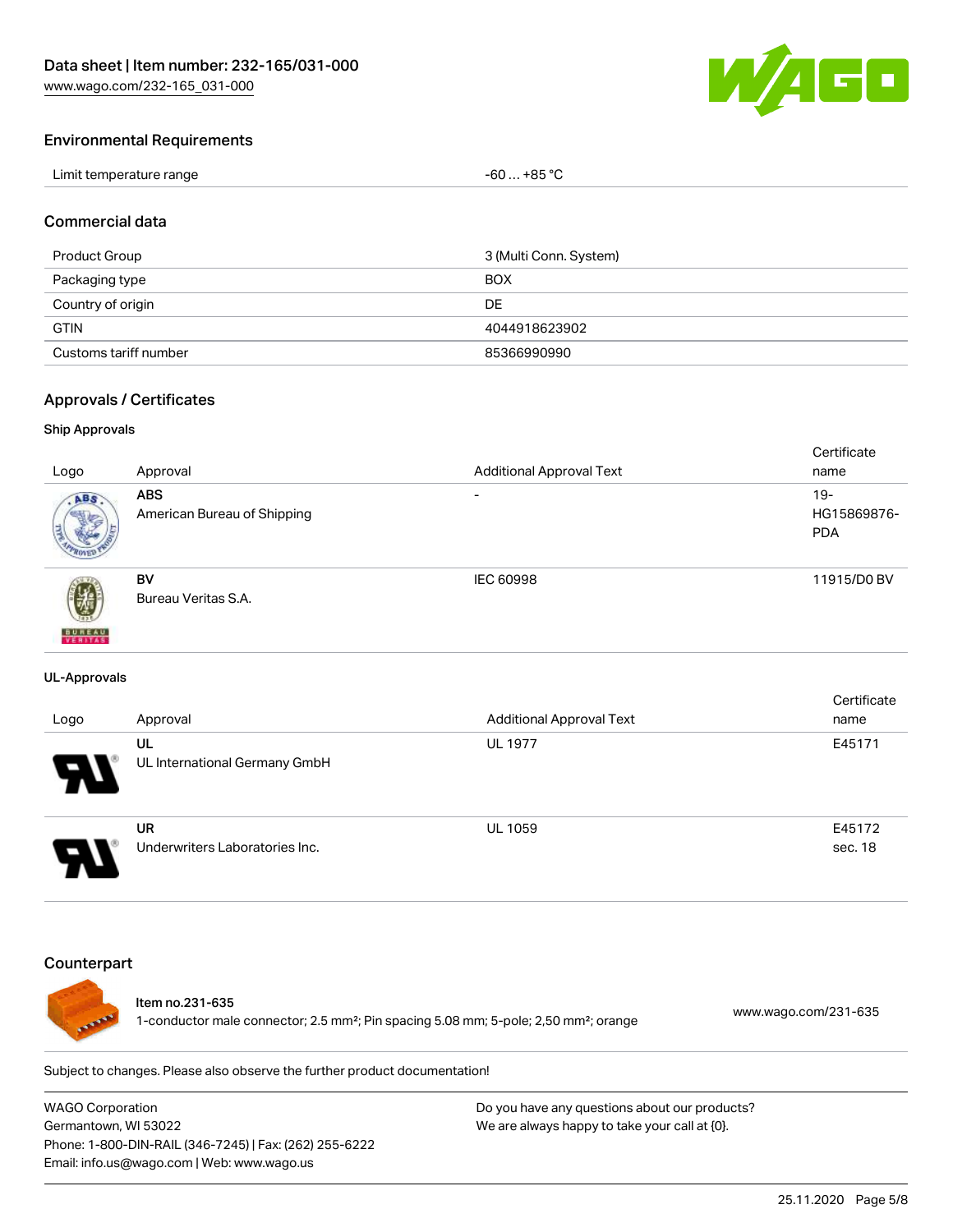

## Compatible products

| check      |                                                                                                                            |                      |
|------------|----------------------------------------------------------------------------------------------------------------------------|----------------------|
|            | Item no.: 210-136<br>Test plug; 2 mm Ø; with 500 mm cable                                                                  | www.wago.com/210-136 |
|            | Item no.: 210-137<br>Test plug; 2.3 mm $\emptyset$ ; with 500 mm cable                                                     | www.wago.com/210-137 |
|            | Item no.: 231-661<br>Test plugs for female connectors; for 5 mm and 5.08 mm pin spacing; 2,50 mm <sup>2</sup> ; light gray | www.wago.com/231-661 |
| assembling |                                                                                                                            |                      |
|            | Item no.: 231-194<br>Self-tapping screw; B 2.2x13, fixing hole 1.8 mm Ø                                                    | www.wago.com/231-194 |
|            | Item no.: 231-195<br>Screw with nut; M2x12; for fixing element                                                             | www.wago.com/231-195 |
|            | Item no.: 231-295<br>Screw with nut                                                                                        | www.wago.com/231-295 |

### Downloads Documentation

## Additional Information

Phone: 1-800-DIN-RAIL (346-7245) | Fax: (262) 255-6222

Email: info.us@wago.com | Web: www.wago.us

| Technical explanations                                                                                                                                                 | Apr 3, 2019                                      | pdf<br>3.6 MB | Download |
|------------------------------------------------------------------------------------------------------------------------------------------------------------------------|--------------------------------------------------|---------------|----------|
| <b>CAD files</b>                                                                                                                                                       |                                                  |               |          |
| CAD data                                                                                                                                                               |                                                  |               |          |
| 2D/3D Models 232-165/031-000                                                                                                                                           |                                                  | <b>URL</b>    | Download |
| <b>CAE</b> data                                                                                                                                                        |                                                  |               |          |
| EPLAN Data Portal 232-165/031-000                                                                                                                                      |                                                  | URL           | Download |
| ZUKEN Portal 232-165/031-000                                                                                                                                           |                                                  | URL           | Download |
| <b>PCB Design</b>                                                                                                                                                      |                                                  |               |          |
| Symbol and Footprint 232-165/031-000                                                                                                                                   |                                                  | URL           | Download |
| CAx data for your PCB design, consisting of "schematic symbols and PCB footprints",<br>allow easy integration of the WAGO component into your development environment. |                                                  |               |          |
| Subject to changes. Please also observe the further product documentation!                                                                                             |                                                  |               |          |
| <b>WAGO Corporation</b>                                                                                                                                                | Do you have any questions about our products?    |               |          |
| Germantown, WI 53022                                                                                                                                                   | We are always happy to take your call at $[0]$ . |               |          |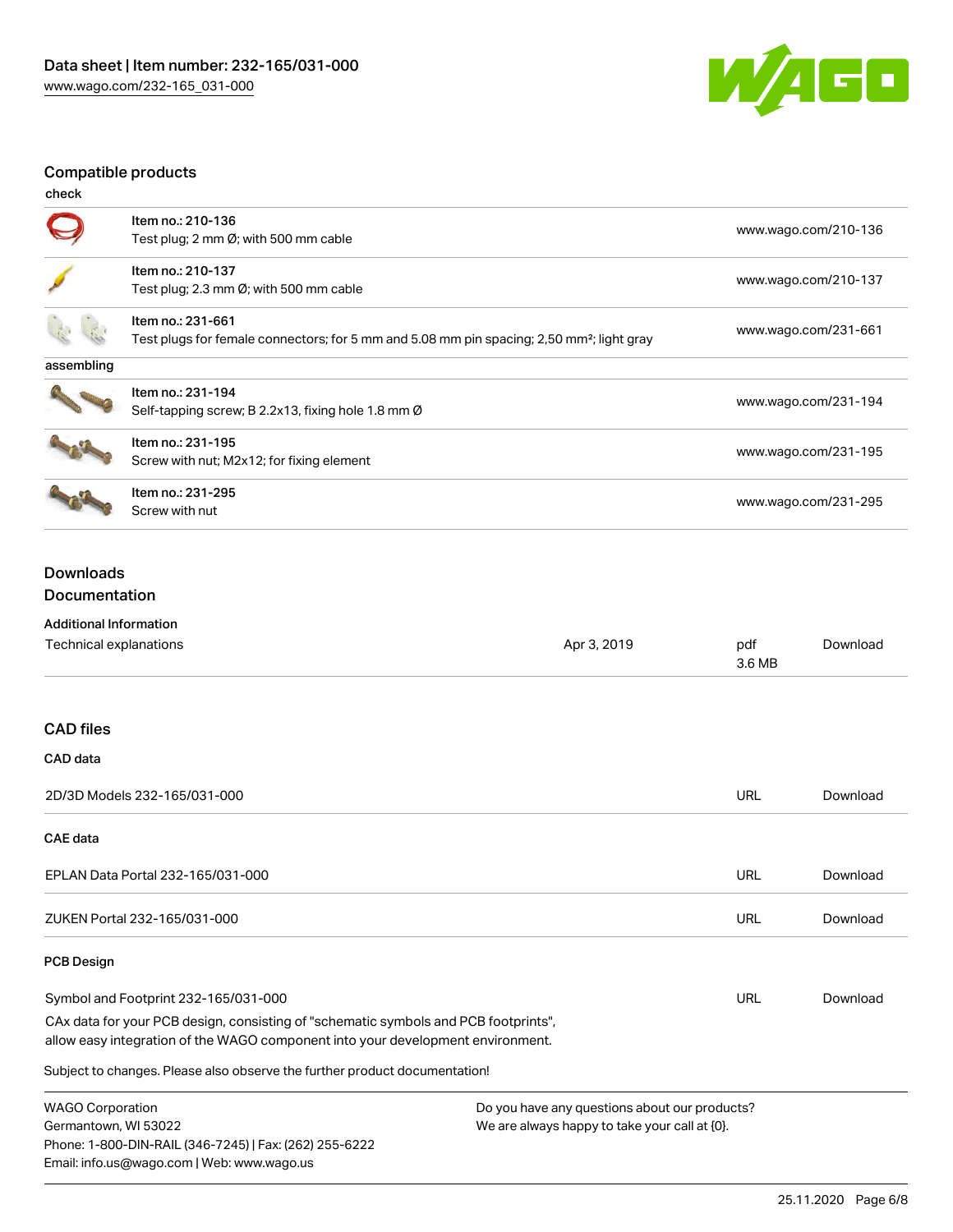#### Supported formats:

- $\blacksquare$ Accel EDA 14 & 15
- $\blacksquare$ Altium 6 to current version
- $\blacksquare$ Cadence Allegro
- $\blacksquare$ **DesignSpark**
- $\blacksquare$ Eagle Libraries
- $\blacksquare$ KiCad
- $\blacksquare$ Mentor Graphics BoardStation
- $\blacksquare$ Mentor Graphics Design Architect
- $\blacksquare$ Mentor Graphics Design Expedition 99 and 2000
- $\blacksquare$ OrCAD 9.X PCB and Capture
- $\blacksquare$ PADS PowerPCB 3, 3.5, 4.X, and 5.X
- $\blacksquare$ PADS PowerPCB and PowerLogic 3.0
- $\blacksquare$ PCAD 2000, 2001, 2002, 2004, and 2006
- $\blacksquare$ Pulsonix 8.5 or newer
- $\blacksquare$ STL
- 3D STEP П
- $\blacksquare$ TARGET 3001!
- $\blacksquare$ View Logic ViewDraw
- $\blacksquare$ Quadcept
- Zuken CadStar 3 and 4  $\blacksquare$
- Zuken CR-5000 and CR-8000 П

PCB Component Libraries (EDA), PCB CAD Library Ultra Librarian

#### Installation Notes

Application

Subject to changes. Please also observe the further product documentation!

WAGO Corporation Germantown, WI 53022 Phone: 1-800-DIN-RAIL (346-7245) | Fax: (262) 255-6222 Email: info.us@wago.com | Web: www.wago.us